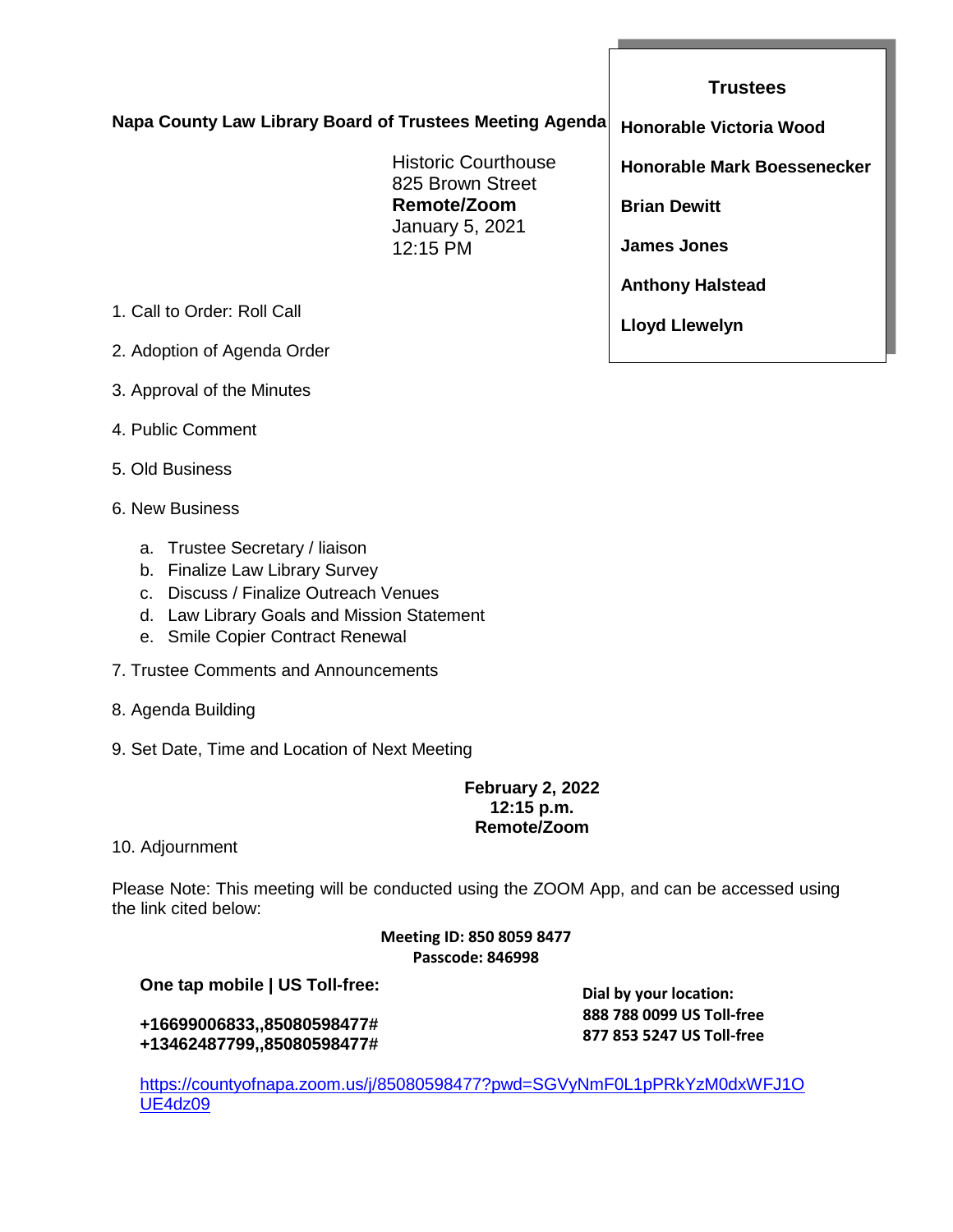#### NAPA COUNTY LAW LIBRARY BOARD OF TRUSTEE MINUTES

#### January 5, 2022

#### Draft Summary of Proceedings

Prior to roll call, I would like to make clear for the record of this meeting, and it should be reflected in the minutes, that at least a portion of this Napa County Law Library Board of Trustees meeting is conducted pursuant to California Government Code Section 54953 and Governor's Executive Order N-25-20, in that all members are attending by videoconference.

#### CALL TO ORDER; ROLL CALL

The Law Library Trustee met on Wednesday, January 5, 2022 via videoconference. The meeting was called to order at 12:18 p.m. with the following trustees present: Honorable Mark Boessenecker, Honorable Victoria Wood, Brian Dewitt and Jim Jones. \*\*Absent: Lloyd Llewlyn \*\*Excused Absence: Anthony Halstead.

#### PUBLIC COMMENT: None

#### APPROVAL OF THE MINUTES:

Discussion and Possible Action for the Approval of the November 3, 2021 Napa County Law Library Board of Trustees meeting minutes. \*\*Present - Hon. Victoria Wood, Hon. Mark Boessenecker, Brian Dewitt, Anthony Halstead, and Lloyd Llewelyn.)

Motion moved by trustee Hon. Mark Boessenecker and seconded by trustee Hon. Victoria Wood to approve the minutes as amended. Motion passed 4-0 with Hon. Victoria Wood, Hon. Mark Boessenecker, Brian Dewitt, and James Jones voting yes.

Discussion and Possible Action for the Approval of the December 1, 2021 Napa County Law Library Board of Trustees meeting minutes. \*\*Present: Lloyd Llewelyn, James Jones and Anthony Halstead.

Motion moved by trustee Hon. Victoria Wood and seconded by trustee Hon. Mark Boessenecker to approve the minutes approved. Motion passed 4-0 with Hon. Victoria Wood, Hon. Mark Boessenecker, Brian Dewitt, and James Jones voting yes

#### OLD BUSINESS: NONE.

#### NEW BUSINESS:

a. Trustee Secretary/ liaison

Motion moved by James Jones and seconded by Victoria Wood to elect Wendy Okada as the new Secretary for the Napa County Law Library Board of Trustees. Motion Passed 4-0 with Victoria Wood, Mark Boessenecker, Brian Dewitt and James Jones voting yes.

Wendy Okada is the new Court Administrative Assistant. Moved by James Jones and seconded by Judge Wood, she was unanimously voted as the new secretary.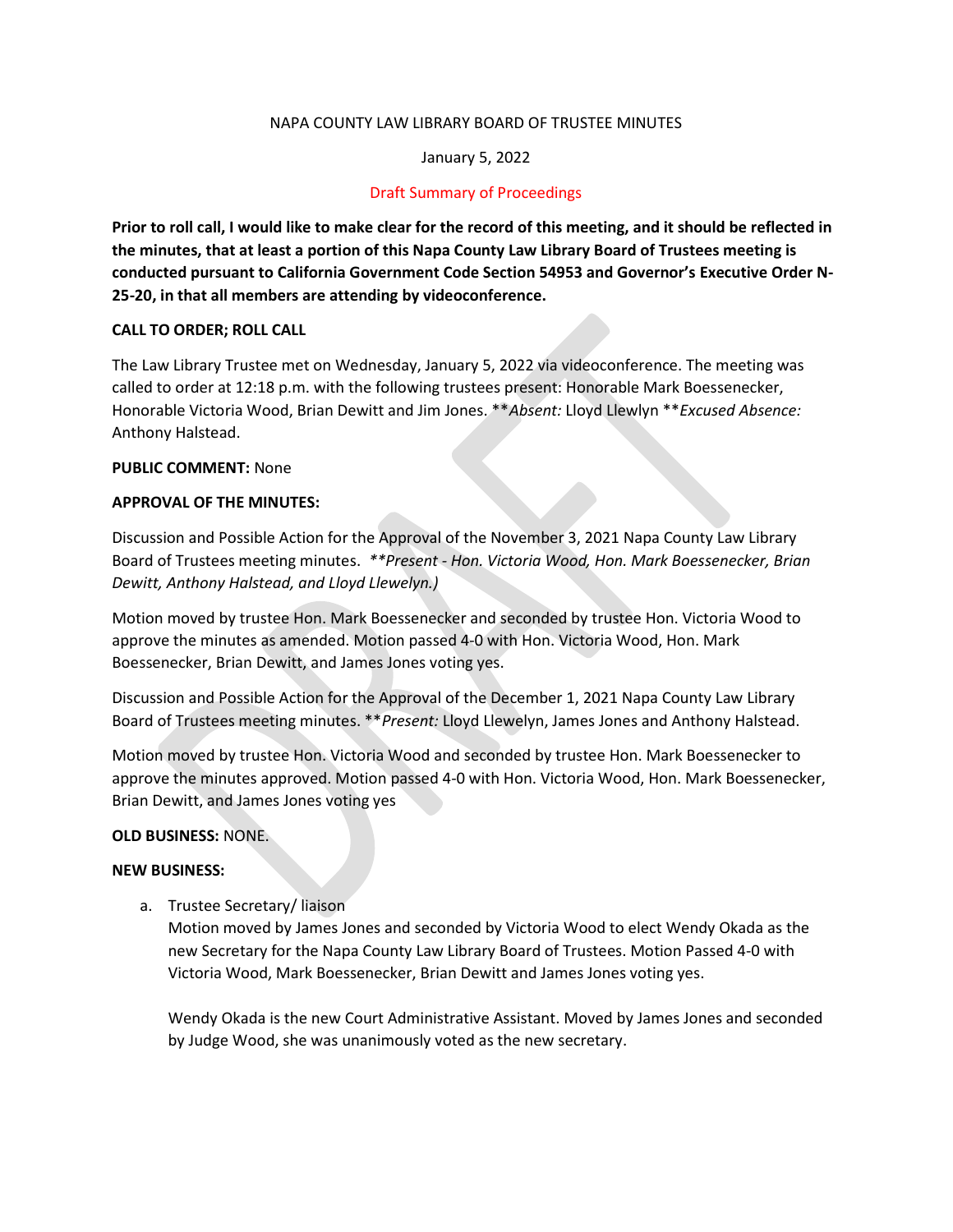### b. Finalize Law Library Survey

\*\*Motion moved by Victoria Wood and seconded by Mark Boessenecker to accept the Law Library survey with the correction of one grammatical error. Motion passed 4-0 with Victoria Wood, Mark Boessenecker, Brian Dewitt and James Jones voting yes.

The Law Library Survey was discussed and finalized as created by Anthony Halstead (not present) via Microsoft Forms. Barring the correction of the word "bankruptcy" appearing in the form, James Jones moved to finalize the survey, and was passed unanimously.

### c. Discuss/Finalize Outreach Venues

Hon Victoria Wood put forth several different ideas for the ways the survey could be posted including but not limited to notifying members of the Napa County Bar Association, the Napa Valley Register, the Napa County website, in addition to possibly the Self-Help Center. The discussion was tabled for next meeting in addition to the timing logistics of the survey. Trustees were undecided if during the current state of the pandemic or after would be the best time to garner the most responses.

- d. Law Library Goals and Mission Statement This discussion was tabled pending the results from the Law Library Survey.
- e. Smile Copier Contract Renewal

Motion moved by Victoria Wood and seconded by Mark Boessenecker to renew the 2022-2023 maintenance contract of the Smile copier. Motion passed 4-0 with Victoria Wood, Mark Boessenecker, Brian Dewitt and James Jones voting yes.

Tarry Singh, Chief Financial Officer explained that this item was added to get approval from the trustees to renew the maintenance contract for the 2022-2023 year. Hon. Victoria Wood moved to approve the renewal, seconded by Hon. Mark Boessenecker and passed unanimously.

### TRUSTEE COMMENTS AND ANNOUNCEMENTS: None.

AGENDA BUILDING: NONE.

SET DATE, TIME, AND PLACE OF NEXT MEETING:

Wednesday, February 2, 2022 at 12:15pm.

Historic Courthouse

825 Brown Street

Remote/Zoom

#### ADJOURNMENT:

Meeting adjourned at 12:37 p.m.